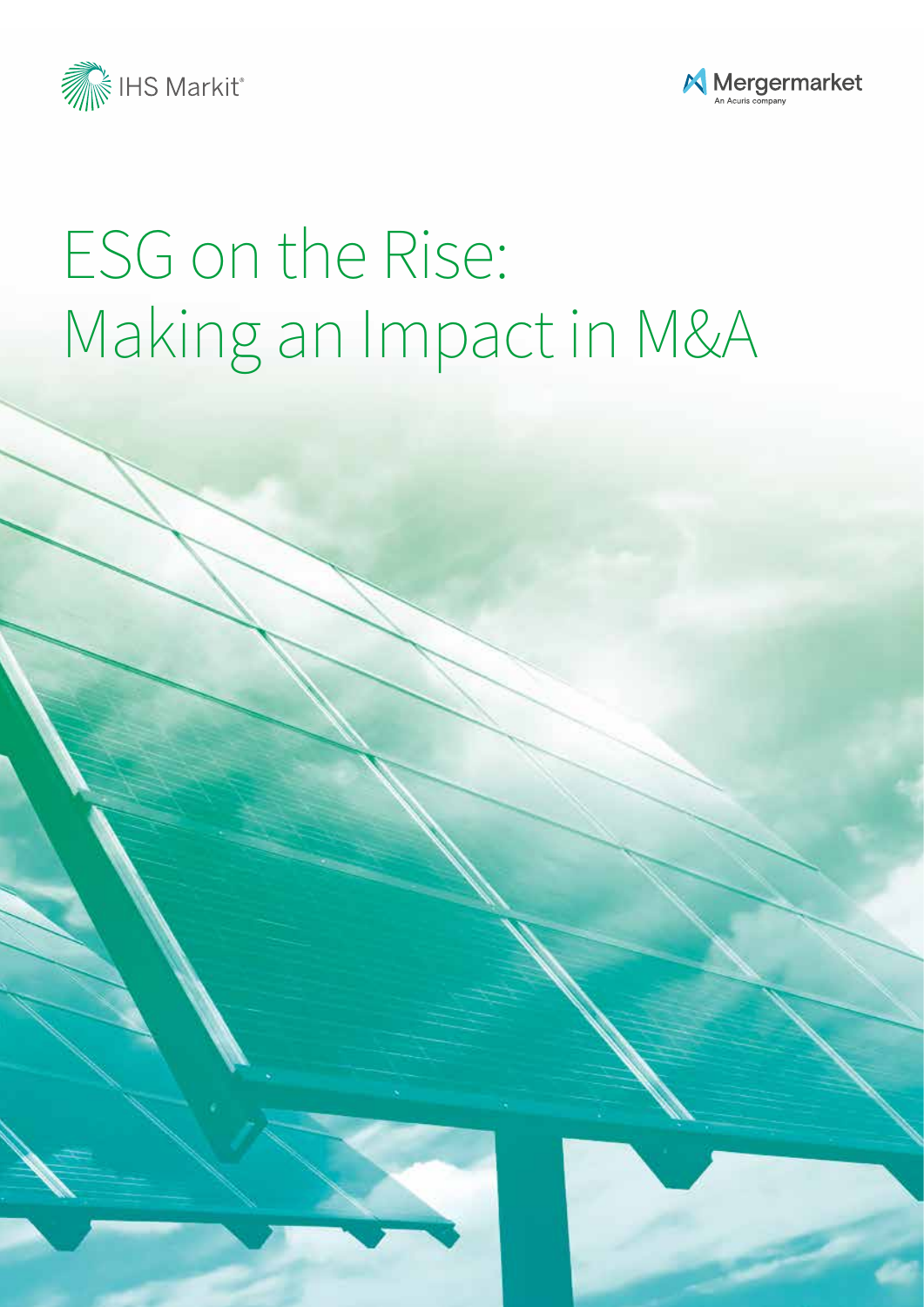# Table of contents

03 *Foreword*

05 *Part 1: The ESG Appeal*

09 *Part 2: Diligence, Valuation and Integration*

13 *Looking Ahead*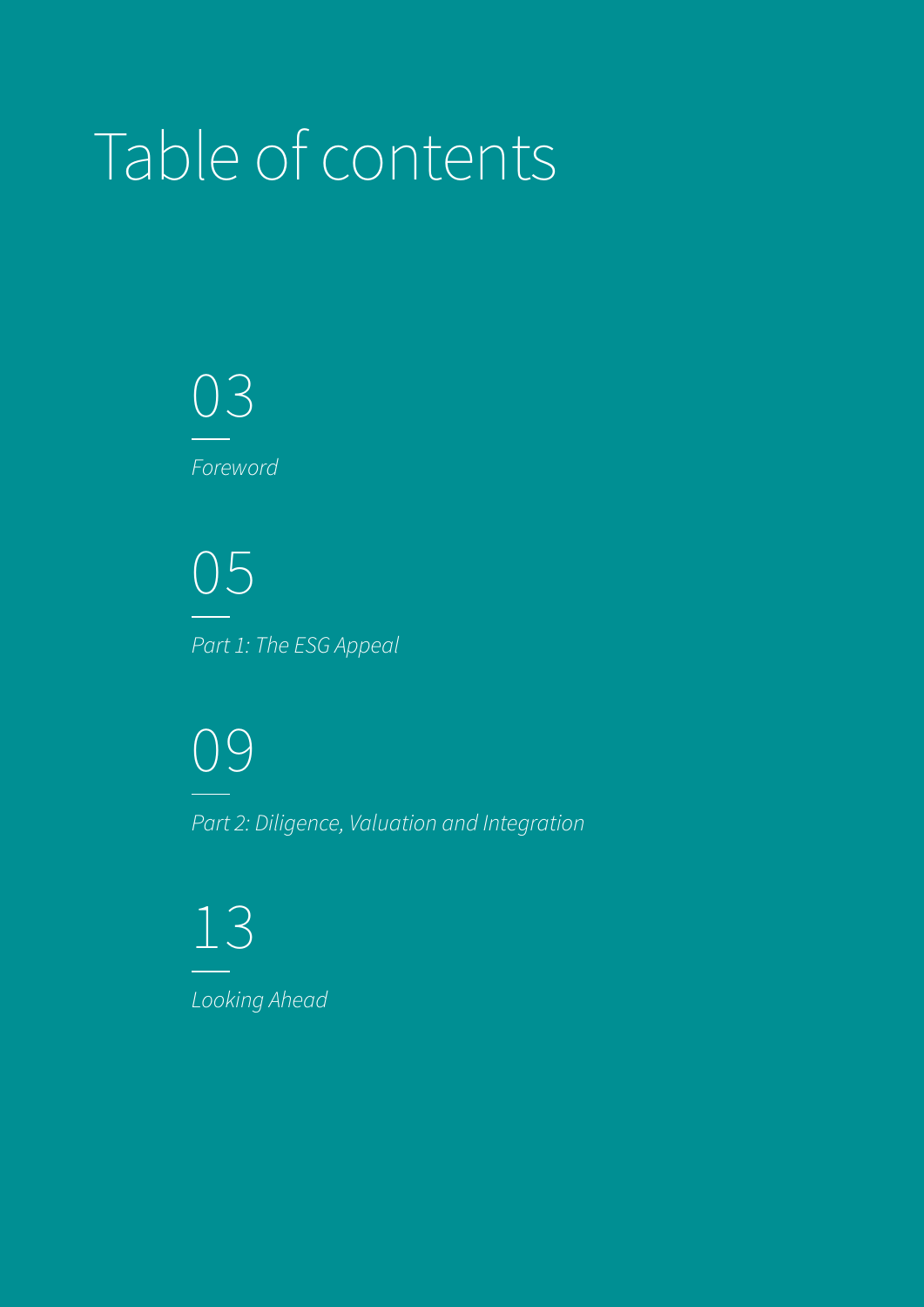## Foreword

The buzz surrounding environmental, social and governance (ESG) factors in investment and M&A decisions is stronger than ever. But how exactly are M&A dealmakers and fund managers taking these factors into account when considering potential investments? In this report, "ESG on the Rise: Making an Impact in M&A," we surveyed private equity, asset management, and corporate executives to better understand the extent to which ESG impacts M&A and investment in today's market environment.

The results of our survey confirm the importance of ESG to investment professionals in no uncertain terms. Respondents believe ESG will become increasingly critical to M&A decision-making in the next 12 to 24 months, and most already conduct ESG due diligence when assessing new investment opportunities. When it comes to the specific ESG issues respondents are most concerned about, climate change and greenhouse gas emissions top the list, with human rights and labor standards close behind.

Evidence in the market reflects this rising priority of ESG – and the challenges that come with it. For instance, the January 2019 bankruptcy filing by California utility PG&E Corp., a company known for sustainable practices that was later thought to be complicit in the state's wildfires, highlighted the financial consequences of miscalculating ESG risk.**<sup>1</sup>**Meanwhile, global mining giant Glencore's increased focus on sustainability – advertised in detail in its latest earnings announcement – confirms that the largest corporate players are keen to address investors' ESG concerns.**<sup>2</sup>**

Given the vulnerabilities that a poor ESG profile can create, it is unsurprising that

companies and investment funds are mostly on the defensive when it comes to these issues, seeking to mitigate potential business risk and respond to investor pressure. Indeed, many institutional investors now actively avoid assets with poor ESG profiles, instead increasing their total assets invested using ESG principles by 38% from 2016 to 2018, according to a study by the Forum for Sustainable and Responsible Investment. At the same time, our survey participants indicated there may be merit to the idea that investing for "good" can improve investment **<sup>3</sup>** returns as well.

The ESG investment landscape is evolving quickly, and we hope you find this study helpful in understanding the specific ESG factors dealmakers are most concerned about and the challenges they expect to face in the months and years ahead.

#### |**1**

*PG&E's Bankruptcy Shows Blindspots in Green Investing (WSJ.com; February 2019)*

#### |**2**

*In Mining, Can Bad Boys Still Be Good? (WSJ.com; February 2019)*

#### |**3**

*More Institutional Investors Say No to Tobacco, Weapons (WSJ.com; November 2018)*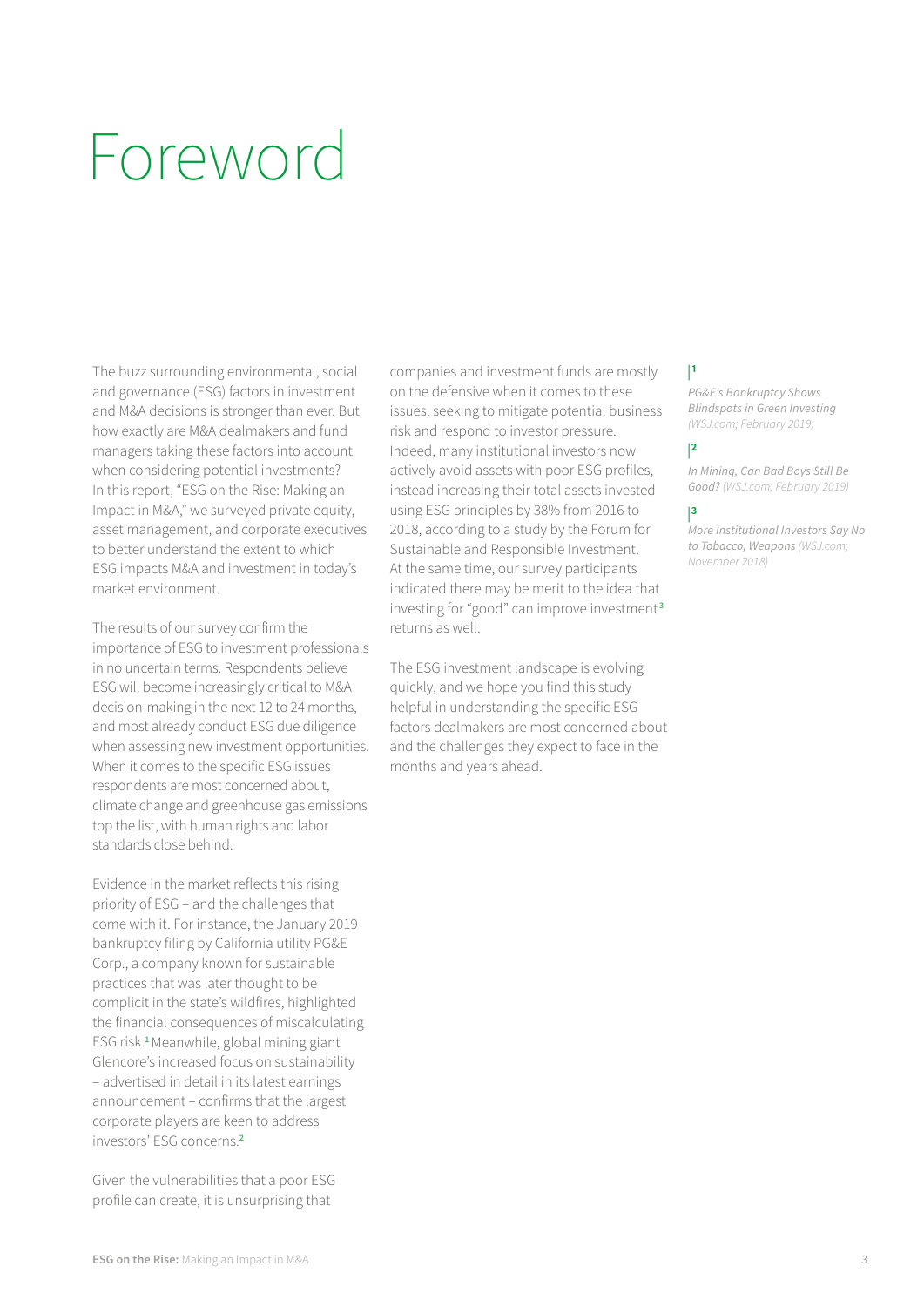# Methodology

IHS Markit commissioned Mergermarket to interview 30 senior executives in Q1 2019 to better understand their approach to decisionmaking related to ESG issues at investment targets. The respondents were split between private equity (33%), corporate entities (33%), and asset management firms (33%). All responses are anonymous and the results are presented in aggregate.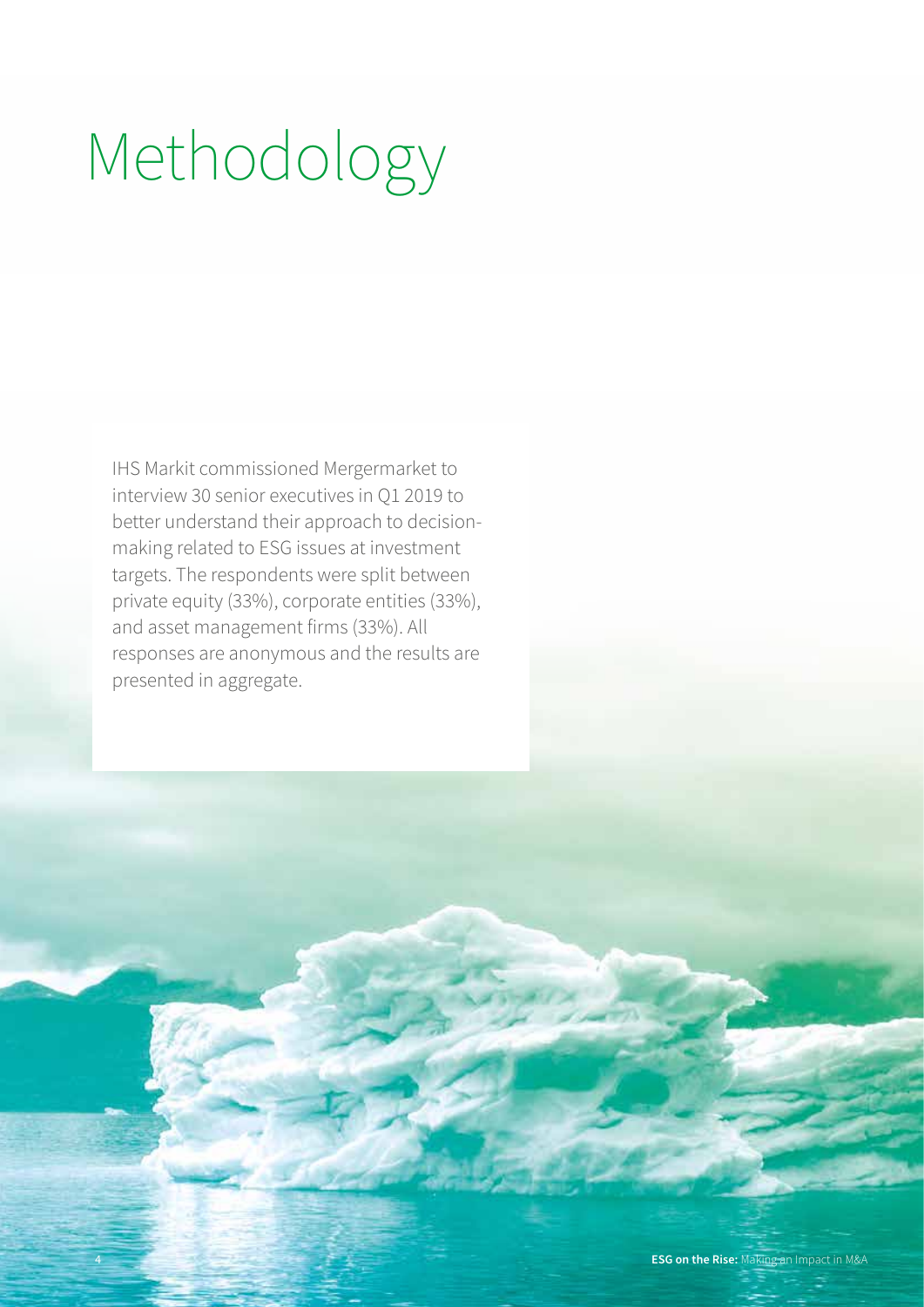# Part 1: The ESG Appeal

How do you think the role of ESG factors will change in acquirers' M&A decisions over the next 12-24 months, if at all? (Select one)



- ESG factors will become significantly more important in П M&A decisions
- ESG factors will become somewhat important
- Their importance will remain about the same as currently
- ESG factors will become somewhat less important  $\overline{\phantom{0}}$
- ESG factors will become significantly less important  $\begin{array}{ccc} \blacksquare & 1 & \blacksquare & 2 & \blacksquare & 3 \end{array}$

Which ESG issues are most important to your firm and your current investor base? (Rank from 1 to 3, where 1 = most important)



The topic of ESG has become a mainstream point of discussion among investment and M&A professionals. Our survey indicates that it will increasingly play a key role in actual deal decisions as well.

The majority of our respondents predict that ESG issues will become significantly (53%) or somewhat (30%) more important in M&A decision-making over the next 12 to 24 months . Less than a fifth believe the importance of ESG will remain the same, and no one thinks its importance will decline.

One asset management executive notes that many firms are already taking these issues into account: "The importance of ESG is already high. Most buyers, especially in the West, consider ESG factors when finalizing a target. They are already digging deep to find out whether the target's ESG standards meet the level that the current market demands."

 A corporate respondent likewise describes ESG as an existing make-or-break issue for most acquirers: "Buyers already consider ESG in all of their M&A deals. After an ESG assessment, it is up to them whether they are willing to spend the money and time necessary to bring a target's ESG standards to their desired level."

#### Top priorities

When it comes to the specific ESG issues respondents are most concerned about, climate change and greenhouse gas emissions emerge as the top priority for over a third of respondents (37%), followed by human rights and labor standards for over a quarter (27%). These two areas outweigh others in terms of importance, including consumer protection, business ethics, product safety, and, perhaps surprisingly, data privacy. It is worth noting that human rights and labor standards are also favored as the second-highest priority for 33%.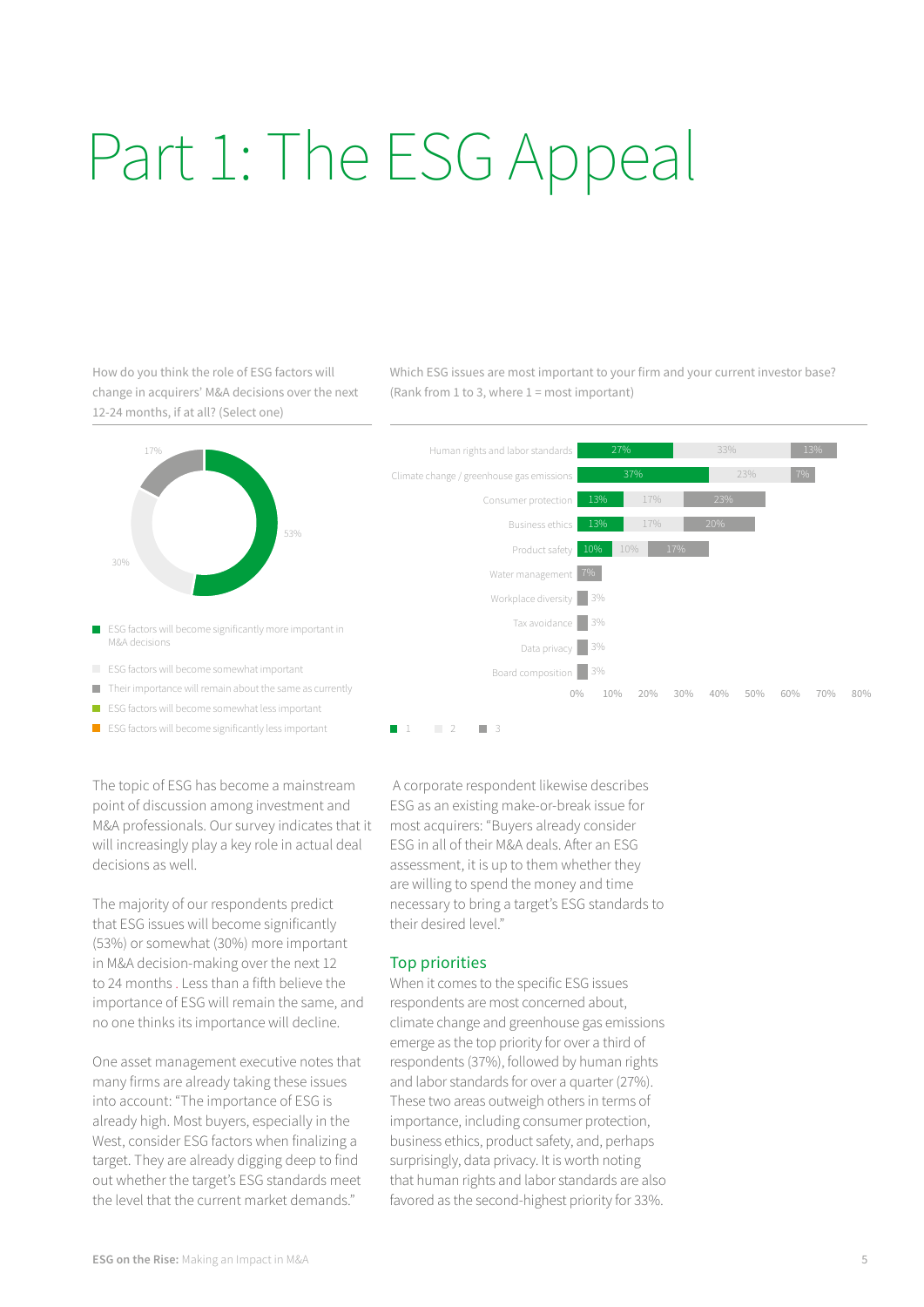For many respondents, public image is the unifying thread linking this spectrum of different ESG concerns together. One USbased corporate executive notes the influence of a more socially conscious public: "Social activism has increased significantly. We have seen many cases of prominent companies going down by ignoring the various ESG factors that such activism seeks to address."

Also notable are the issues respondents are not prioritizing. Despite recent high-profile campaigns such as the #MeToo movement, aimed at exposing sexual harassment and gender inequality in the workplace, only 3% of respondents identify workplace diversity and board composition as high priority ESG issues.

Despite these results, there is evidence to suggest that firms will increasingly need to factor such issues into the legal fabric of their M&A deals. For example, so-called "Weinstein Clauses" requiring an investment target to disclose any misconduct allegations before the closing of an acquisition are increasingly being added to M&A agreements. Such clauses may also allow potential buyers to reduce the purchase price in response to any sexual harassments allegations that arise post-closing – emphasizing the tangible financial value of even the less-prioritized ESG concerns. **<sup>4</sup>**

#### Risk vs. reward

Given the damage that poor ESG standards can do to a company's image, it is logical that most respondents prioritize ESG issues primarily because of potential liability. Respondents unanimously cited business risk as a reason for taking ESG into account, followed by investor pressure (83%). When asked to narrow in on the single most important motivator, 67% again cited business risks, including potential litigation.

This is not to say that respondents do not value ESG for other reasons as well – rather, their current focus on ESG is a protective measure more than anything else.

The director of corporate strategy at a USbased firm sheds light on this, describing the market's heightened sensitivity to all things ESG by noting that in a world where "social media, regulators and activists are always on

For which reasons does your firm take ESG factors into account when making investment and M&A decisions? (Select all that apply)



|**4**

*The 'Weinstein Clause': M&A deals in the #MeToo era (Compliance week; October 12, 2018)*

A Seeking higher investment returns

- **B** Part of our firm's philosophy
- Investor pressure **C**

**D** Concerns about business risk (e.g., potential litigation, reputational risk, etc.)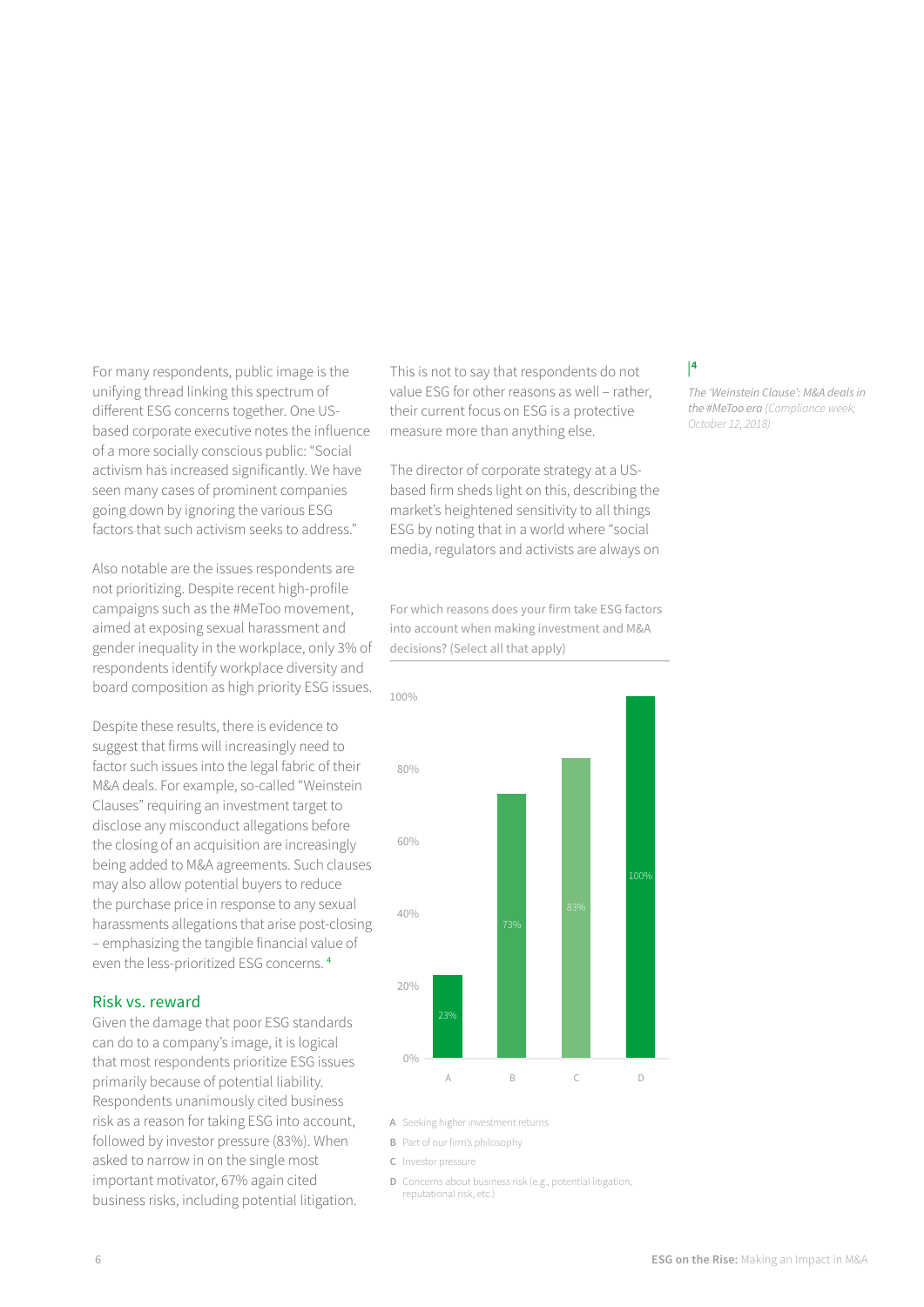the lookout for possible ESG neglect, there is no question of whether these issues hold relevance to a deal or not."

While returns may not be the primary driver of respondents' increased ESG focus, a stronger emphasis on ESG has nevertheless had a positive impact on returns for 57% of our respondents. It is noteworthy that so many respondents are seeing this positive and perhaps unintended effect, as this could signal a greater focus on ESG-driven M&A opportunities down the road.

All the same, the nature of ESG can make it easier to gauge losses due to ESG factors than it is to measure gains, as one respondent explained: "ESG is more about the culture and social responsibility of a firm. It is difficult to determine at what point these things will have a positive impact on returns – but neglecting ESG will certainly cause lower returns. It can lead to a bad reputation, and

For which reasons does your firm take ESG factors into account when making investment and M&A decisions? (Select one most important)



**Seeking higher investment returns** 

*ESG is more about the culture and social responsibility of a firm. It is difficult to determine at what point these things will have a positive impact on returns – but neglecting ESG will certainly cause lower returns."*

*Managing director at a Canada-based private equity firm*

a bad reputation will always hurt growth, as customers may abandon you and regulators can penalize the company. We cannot always expect higher returns for higher ESG standards, but we will certainly lose if ESG standards are not maintained." This perspective is consistent with respondents' tendency to equate ESG more with vulnerability as opposed to opportunity.

What effect has your ESG investment strategy had on overall investment and M&A returns? (Select one)

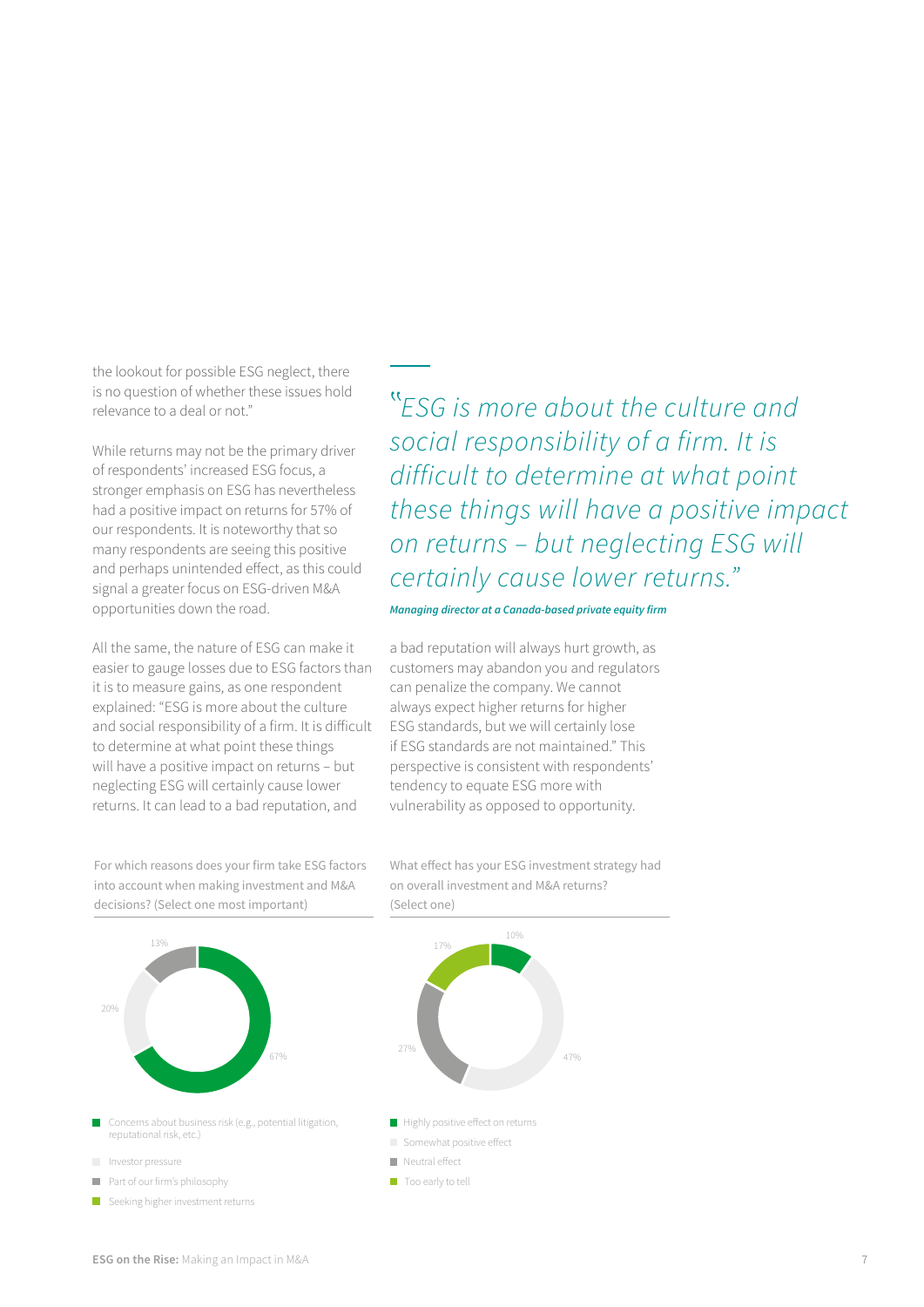**(For PE and asset manager respondents only)**  Among your institutional investor base, which type of investor places the highest emphasis on ESG issues, if any? (Select one)



**D** Endowments / trusts

**(For corporate respondents only)** Among your investor base, which type of investor places the highest emphasis on ESG issues, if any? (Select one)



- **B** Pension funds
- Mutual funds **C**

#### Mounting pressure

When asked to identify which investor groups are most focused on ESG, a majority of private equity and asset management respondents (60%) say endowments and trusts put the most pressure on them, while 80% of corporate respondents identify mutual funds as most emphatic. Both respondent groups say sovereign wealth funds, pension funds, and high net-worth individuals (HNWIs) place less emphasis on ESG.

The fact that pension funds are perceived as having less concern for ESG may come as some surprise, given that many pensions have become prominent public backers of ESG investing. **<sup>5</sup>** Canada Pension Plan Investment Board **<sup>6</sup>** and Ontario Teachers' Pension Plan **<sup>7</sup>** are just two examples of funds that have voiced their commitment to responsible investing in recent years, while increased regulatory pressure abroad suggests a push for greater ESG transparency among pensions going forward. In September 2018, for example, the UK's Department for Work and Pensions introduced new regulations aimed at holding large pension funds accountable for ESG risks; these regulations followed closely on the heels of a probe by the Environmental Audit Committee into the country's largest pension funds, which sought to determine the true environmental impact of their investments. **<sup>8</sup>**

The pressure being brought to bear on corporate respondents by mutual funds likely reflects the proliferation of socially conscious funds in recent years **<sup>9</sup>** , as well as a broader discussion about the importance of ESG among high-profile fund managers including Vanguard, Fidelity, and BlackRock.

#### |**5**

*Sustainable investing grows on pensions, millennials (Bloomberg.com; April 2018); European pension funds ramp up responsible investments (FT.com; November 2017)* 

#### |**6**

*Investing Responsibly for CPP Contributors and Beneficiaries (CPPIB.com; 2018)* 

#### |**7**

*Responsible Investing is Central to Making Sound Decisions (OTPP.com; 2017)* 

#### |**8**

*ESG wake-up call for pension laggards (FT.com; October 14th, 2018)*

#### |**9**

*Socially Conscious Funds List (Schwab.com; December 2018)*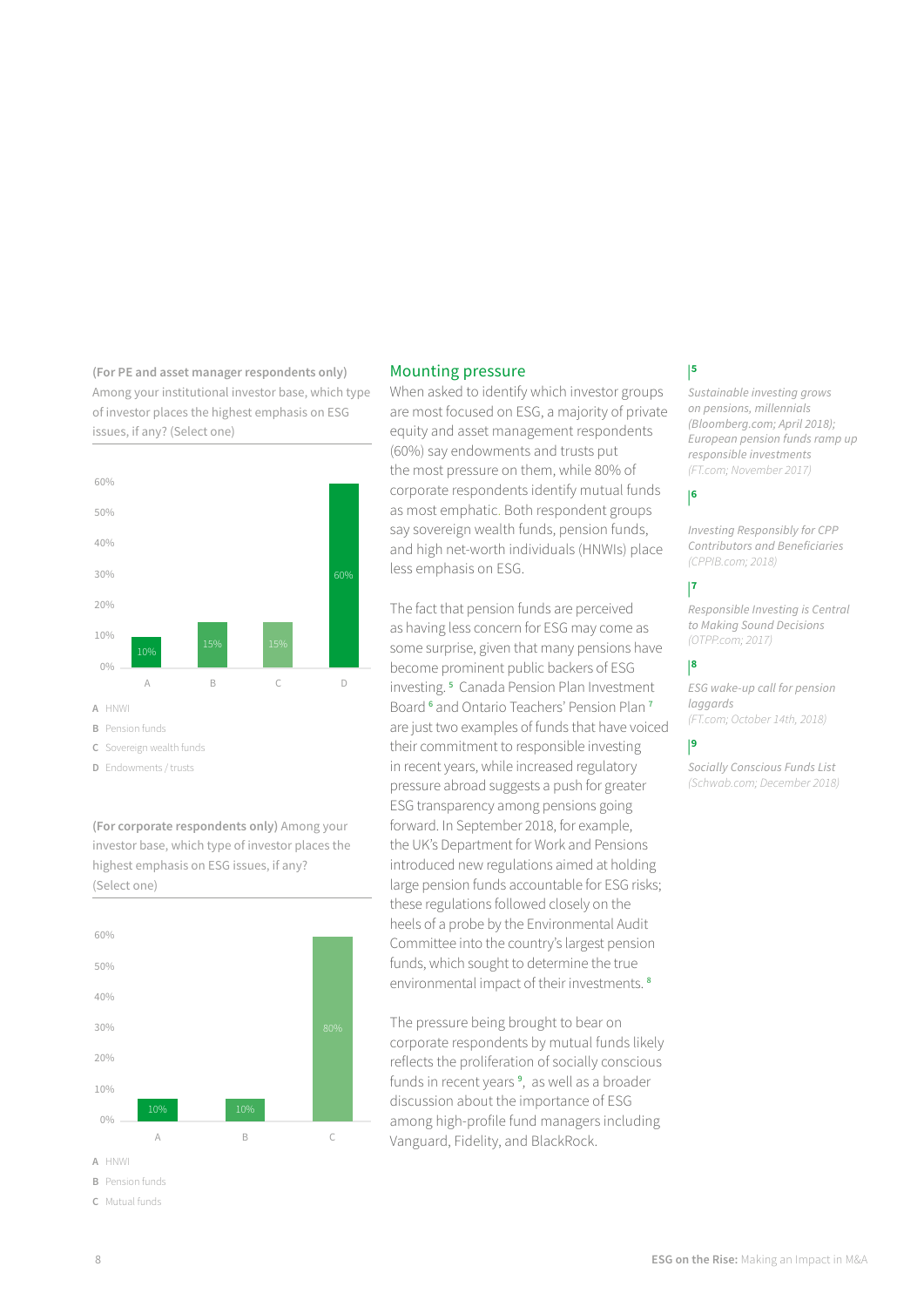# Part 2: Diligence, Valuation and Integration

It is clear that acquirers are placing a growing emphasis on ESG in their investment decisions. The next logical question becomes how dealmakers are integrating these new priorities into their day-to-day work, and what challenges they face in doing so.

As companies take next steps after identifying a promising target, nearly all our respondents (90%) said they conduct ESG due diligence – once again confirming that it has become a core element of the M&A process despite its relative newness. When asked to identify the greatest due diligence challenges, respondents cited comparing a company's ESG metrics to the broader market (36%) and analyzing future ESG risks at target companies (26%).

Because ESG due diligence is still in its infancy, many respondents emphasize the need for ongoing study and experimentation. A managing director at a US-based private equity firm provides insight into the somewhat fraught process as it stands today: "ESG due diligence is

Does your firm conduct due diligence on ESG issues at investment and M&A targets?



still a niche area and there are no screening criteria or defined processes to properly judge the ESG risks associated with a target. The fact is, it is very difficult to decide what to prioritize or evaluate, and with insufficient information, it is impossible to identify potential non-compliance issues that could crop up in the future. This is a big concern for investors like us."

#### If yes, what is the biggest challenge you face when conducting ESG diligence? (Select one)



Determining how to find the relevant information at the target **A**

Gaining permission to access the relevant information at **B** the target

Analyzing the potential future ESG risks carried by the target **C**

Comparing the target's performance on ESG metrics to the **D** Comparing the target's performance on ESG metrics to the<br>broader market (i.e., fitting their data to comparable metrics)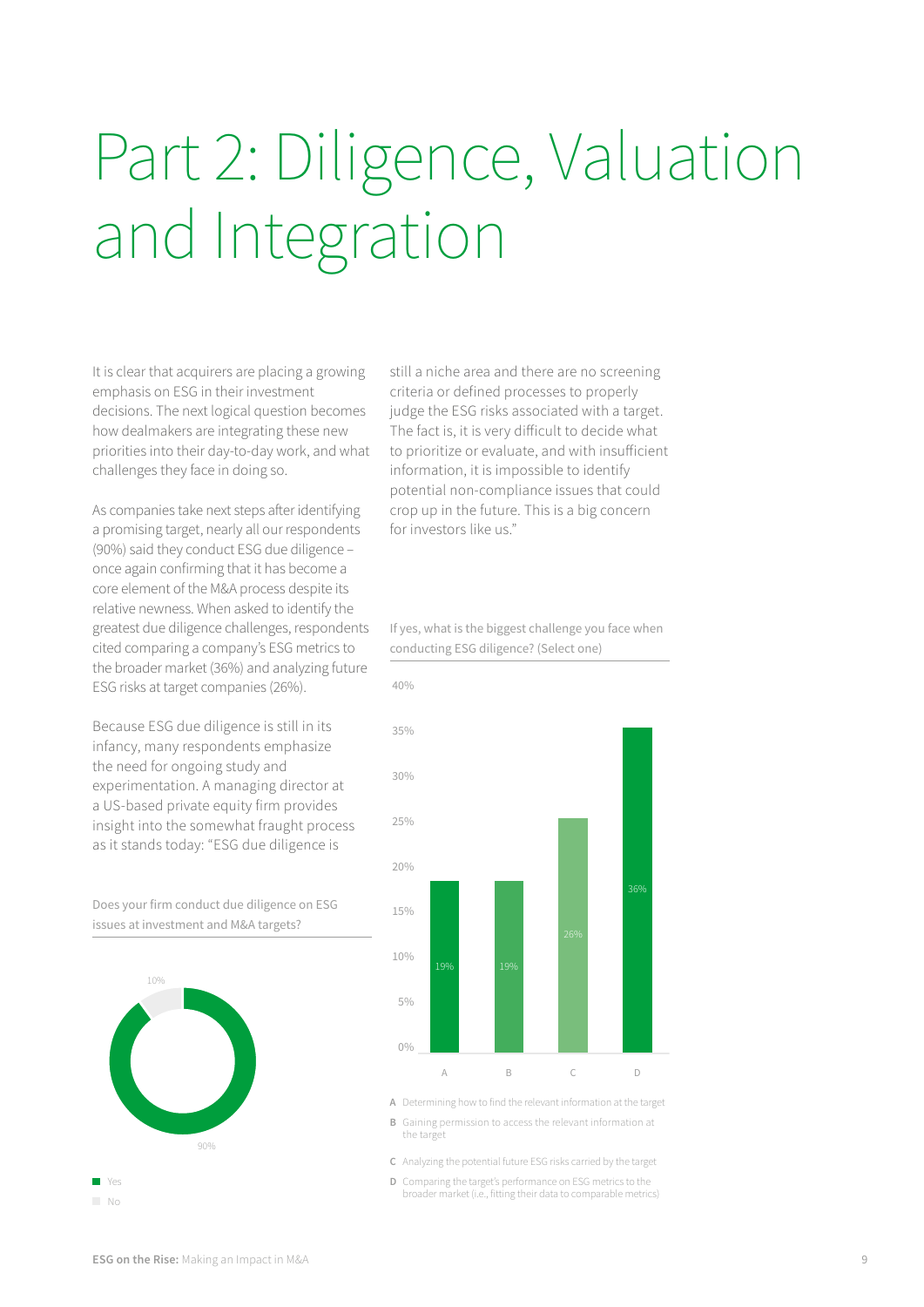#### Gaining buy-in

After the challenging work of closing a deal is complete, more than eight in ten respondents (83%) said they work with their portfolio companies in order to address ESG issues. And while respondents largely concur about the importance of ESG, they also note the difficulties involved in monitoring data related to these issues on a consistent, ongoing basis after a deal has closed. The top challenge asset owners said they face when conducting this work with companies is balancing a long-term vision with shortterm goals (44%), followed by gaining buy-in from company management to track and report data consistently (40%). Such issues reflect the broader struggle of balancing short-term and long-term objectives – an especially tall task for private equity firms, given their typical hold period of five to seven years.

Given that many ESG benchmarks are still being established – and, perhaps more importantly, that it is often hard to measure the concrete impact of ESG on returns – it

*ESG due diligence is still a niche area and there are no screening criteria or defined processes to properly judge the ESG risks associated with a target."*

*Managing director at a US-based private equity firm*

Has your firm ever walked away from an investment or M&A target due to a negative assessment of ESG issues at the company?



When it comes to valuation of potential investment and M&A targets, what role do ESG factors typically play, if any? (Select all that apply)



- **A** ESG factors rarely affect valuation one way or the other
- **B** A positive assessment of ESG factors increases valuation significantly
- **C** A negative assessment of ESG factors lowers valuation somewhat
- **D** A positive assessment of ESG factors increases valuation somewhat
- **E** A negative assessment of ESG factors lowers valuation significantly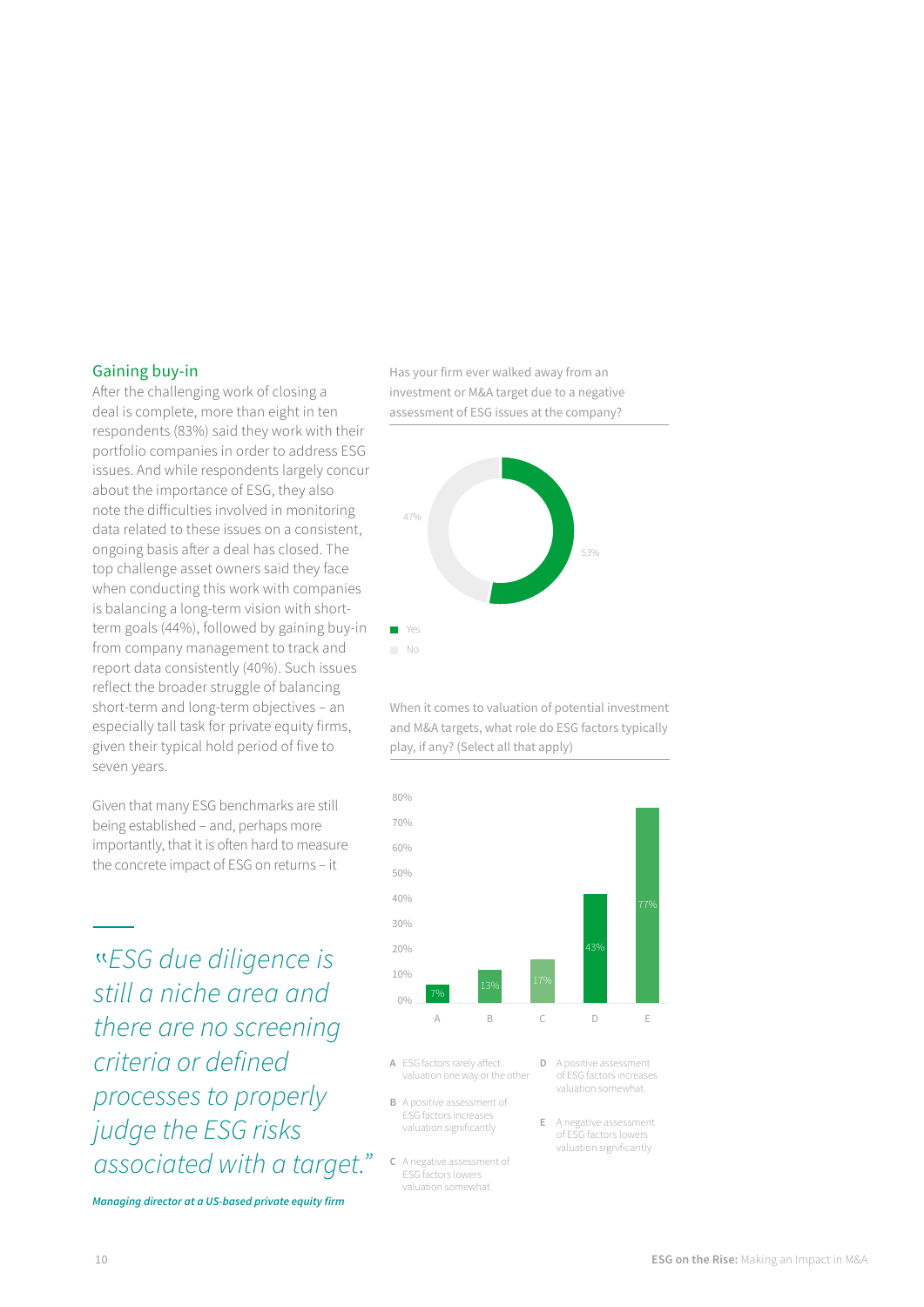

comes as little surprise that gaining buy-in from company management can prove difficult.

#### The data imperative

When asked to identify the greatest challenges of tracking ESG data at portfolio investments or target companies, 43% of respondents cited the collection of consistent, reliable data, while 27% cited gaining buy-in from company management. The buy-in challenge reflects the various technical and personnel issues previously identified by respondents.

Does your firm work with portfolio companies or target companies after investment or acquisition in order to address ESG issues?



If yes, what is the biggest challenge in conducting this work with companies? (Select one)



Allocating investment to address ESG issues **A**

**B** Meeting deadlines for conducting necessary improvements

Gaining buy-in from company management to track and **C** Gaining buy-in from cor<br>report data consistently

**D** Balancing a long-term vision with shorter-term goals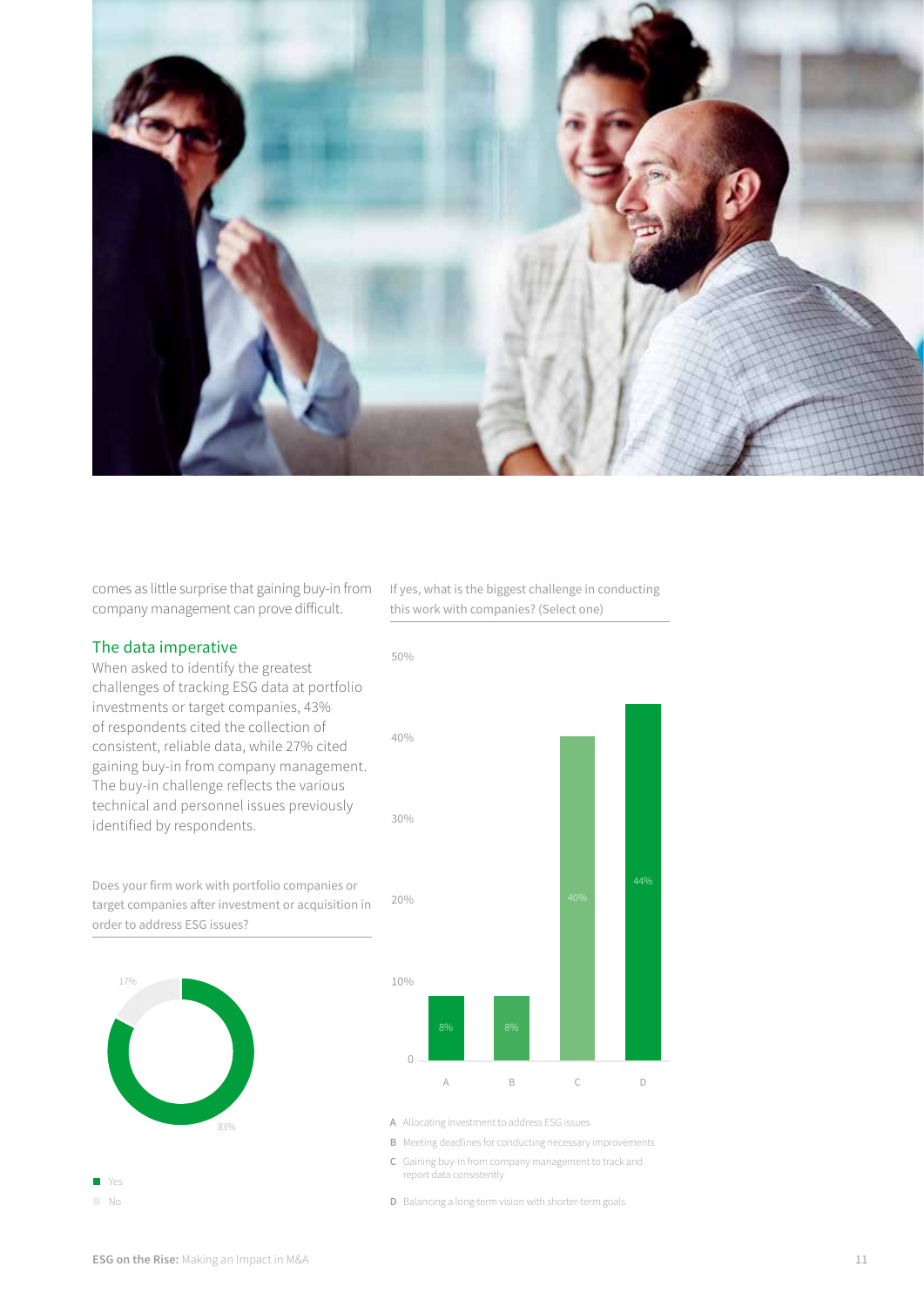Indeed, an entire new market is emerging to help address some of these thorny tasks. IHS Markit provides a range of reporting and analytics tools to facilitate the efficient use of ESG data in capital markets. In both public and private markets, IHS Markit helps capture corporate sustainability reports, diversity in employment, climate impact reports, independence of board members and other metrics that enable asset managers to apply non-financial data to their value creation and risk management processes.

As the technology for gathering ESG data improves, companies are more likely to be motivated to collect and report it. Even more enthusiastic buy-in may become easier to achieve as tangible financial benefits of ESG continue to be studied and publicized – studies by the likes of BCG, Bank of America Merrill Lynch, and Deutsche Bank have been released in recent years to showcase the concrete impact of ESG on corporate performance. **<sup>10</sup>** More of such studies are likely to be published as investors seek a more thorough understanding of ESG's role across sectors and regions.

What is the biggest challenge you face in tracking ESG data at your portfolio investments or acquired companies? (Select one)



#### |**10**

*ESG: Impact on Companies Doing Business in America and Why They Must Care (BOFAML.com; March 2018); ESG & Corporate Financial Performance: Mapping the global landscape (institutional.dws.com; December 2015)*

- Managing data storage and analysis **A**
- **B** Selecting which data points to track
- Gaining buy-in from company management to track ESG data **C**
- **D** Collecting reliable data on a consistent basis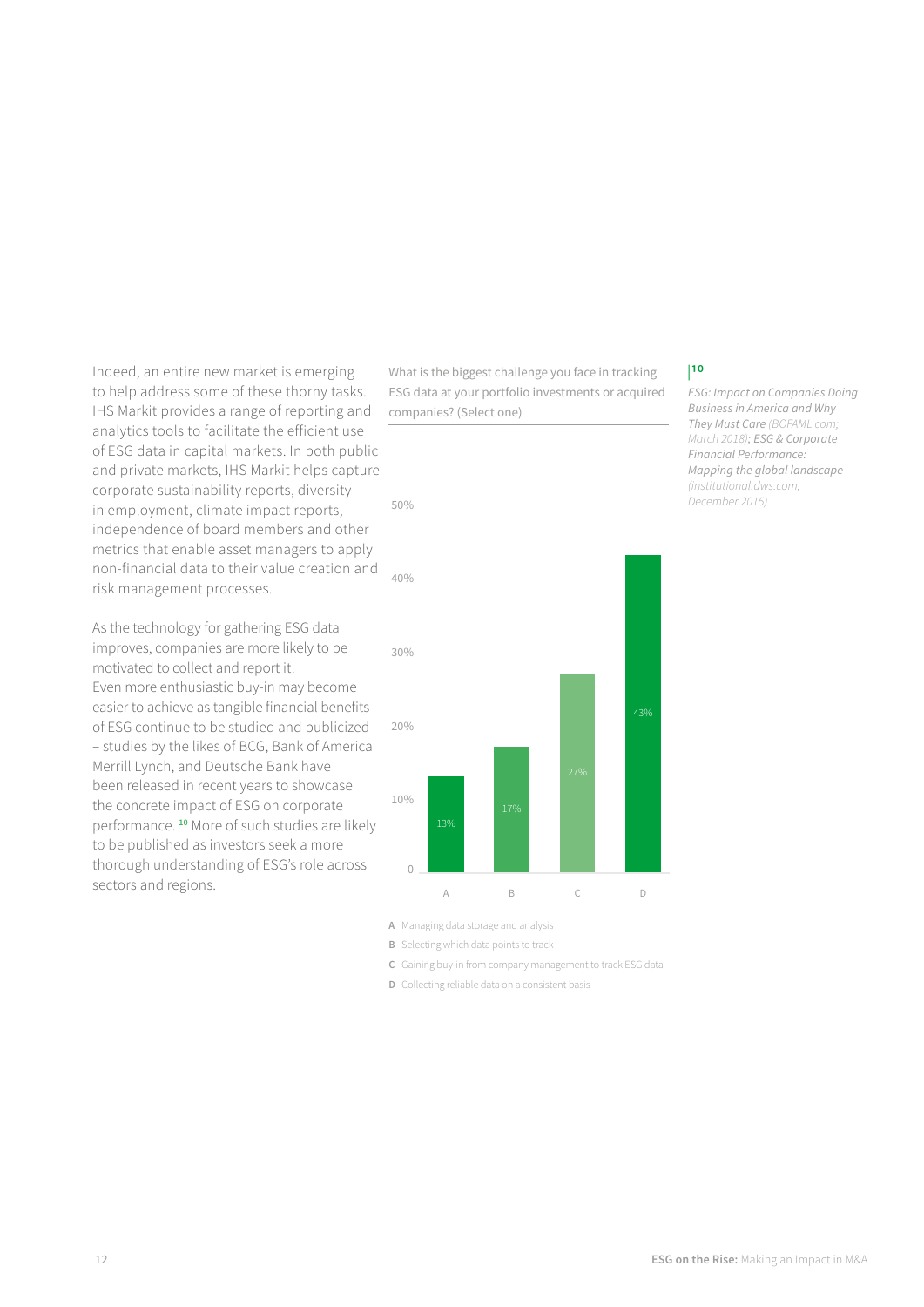# Looking Ahead

Two key themes have emerged from our survey: first, the rising importance of ESG to M&A dealmakers, and second, the difficulty of assessing ESG factors at acquisition targets through a standard due diligence process. Our results also consistently showed a tendency on the part of buyers to link ESG more with risk than with opportunity – at least for now. Voicing this sentiment, a corporate respondent called ESG a "major risk factor" that acquirers are increasingly trying to understand: "No buyer wants to take a hit on reputation by ignoring ESG. Buyers will continue to evaluate targets based on their ESG standards and compliance before finalizing deals."

Yet there are also signs that investors will increasingly seek upside as the positive impact of ESG on performance and returns is studied in greater detail. As one respondent

predicts: "Buyers with low ESG standards will increasingly look for targets with high ESG standards to enhance their reputation and learn from the target about how to build a better image."

Our results serve as strong evidence that ESG is no longer just a buzz word – it is becoming critical to M&A dealmakers and asset managers alike. And as market participants develop a more sophisticated understanding of the role ESG plays in investment processes, the methods they use to evaluate it are likely to become more fine-tuned – both to combat potential risks and to reap potential rewards.

*Buyers with low ESG standards will increasingly look for targets with high ESG standards to enhance their reputation and learn from the target about how to build a better image."*

*Vice president for corporate development at a Fortune 500 company*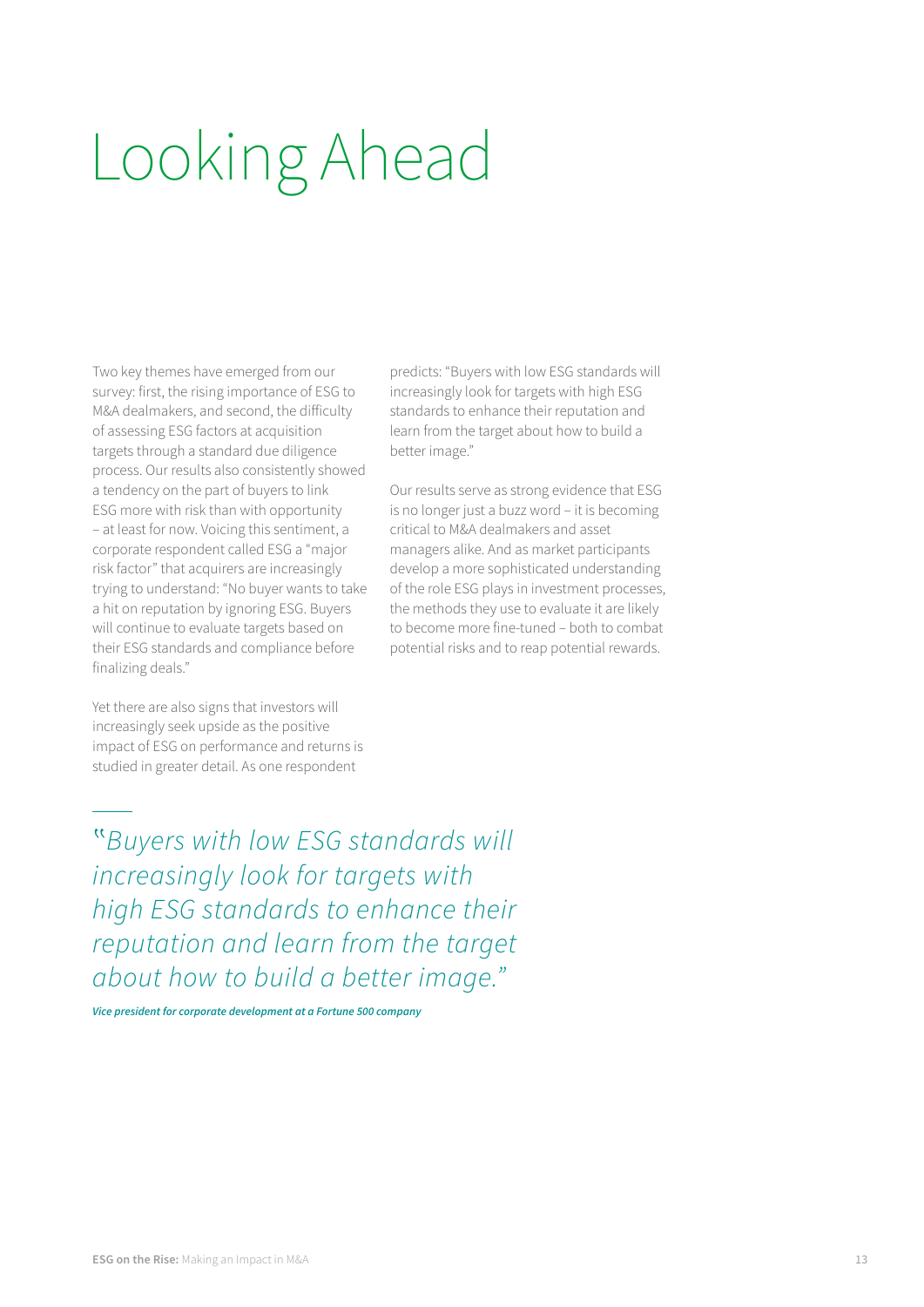### About IHS Markit



IHS Markit (Nasdaq: INFO) is a world leader in critical information, analytics and solutions for the major industries and markets that drive economies worldwide. The company delivers next-generation information, analytics and solutions to customers in business, finance and government, improving their operational efficiency and providing deep insights that lead to well-informed, confident decisions. IHS Markit has more than 50,000 business and government customers, including 80 percent of the Fortune Global 500 and the world's leading financial institutions. For more information, visit ihsmarkit.com.